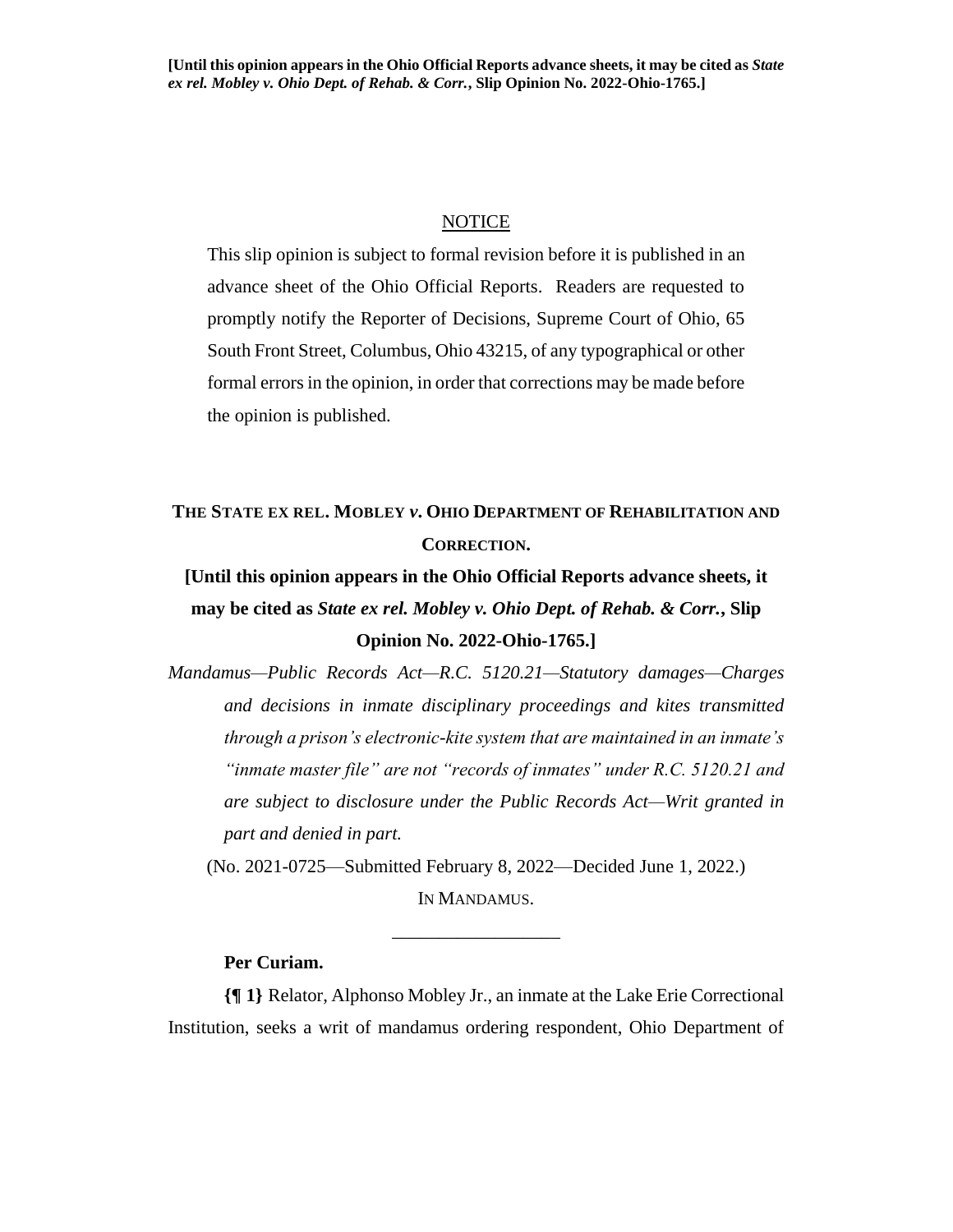Rehabilitation and Correction ("DRC"), to provide certain records that he requested under the Public Records Act, R.C. 149.43. Mobley also seeks an award of statutory damages and court costs. We grant the writ in part, deny the writ in part, and award court costs and \$1,000 in statutory damages to Mobley.

#### **I. Factual and Procedural Background**

**{¶ 2}** On March 5, 2021, while incarcerated at the Northeast Ohio Correctional Center, Mobley submitted a public-records request via the prison's electronic-kite system,<sup>1</sup> asking for a paper copy of his "inmate master file." The inmate master file is a combined inmate record compiled by DRC, consisting of "previous Unit File and Record Office File information." DRC Policy 07-ORD-03, at 1, effective Jan. 3, 2017, https://www.drc.test.ohio.gov/Portals/0/Policies /DRC%20Policies/07-ORD-03%20(Jan%202017).pdf?ver=2017-01-05-075508- 110#page=1 (accessed Mar. 24, 2022) [https://perma.cc/3QUE-TDMZ].<sup>2</sup> The "record office file" consists of records compiled prior to August 11, 2014, that contain confidential information about inmates, including presentenceinvestigation reports, sentencing documents, Social Security numbers, Federal Bureau of Investigation and Ohio Bureau of Criminal Investigation numbers, sexoffender-registration requirements, and "other sensitive data." *Id.* The "unit file" refers to records compiled prior to August 11, 2014, that were maintained in the office areas of inmate-living units and contain "non-confidential information which would not present a clear security risk if accessed by inmates." *Id.* at 2. Examples of unit-file content include personal-property records, receipts, visitor lists,

<sup>1.</sup> A "kite" is a communication "written by an inmate to a member of the prison staff and is 'a means for inmates to contact staff members inside [an] institution.' " *State ex rel. Martin v. Greene*, 156 Ohio St.3d 482, 2019-Ohio-1827, 129 N.E.3d 419, ¶ 3, fn. 1, quoting *State v. Elmore*, 5th Dist. Richland No. 16CA52, 2017-Ohio-1472, ¶ 15.

<sup>2.</sup> The quoted policy is the one that was in effect when Mobley made his public-records request in March 2021 and when he filed this mandamus action in June 2021. The definitions in this policy were revised effective September 1, 2021, but without substantive change.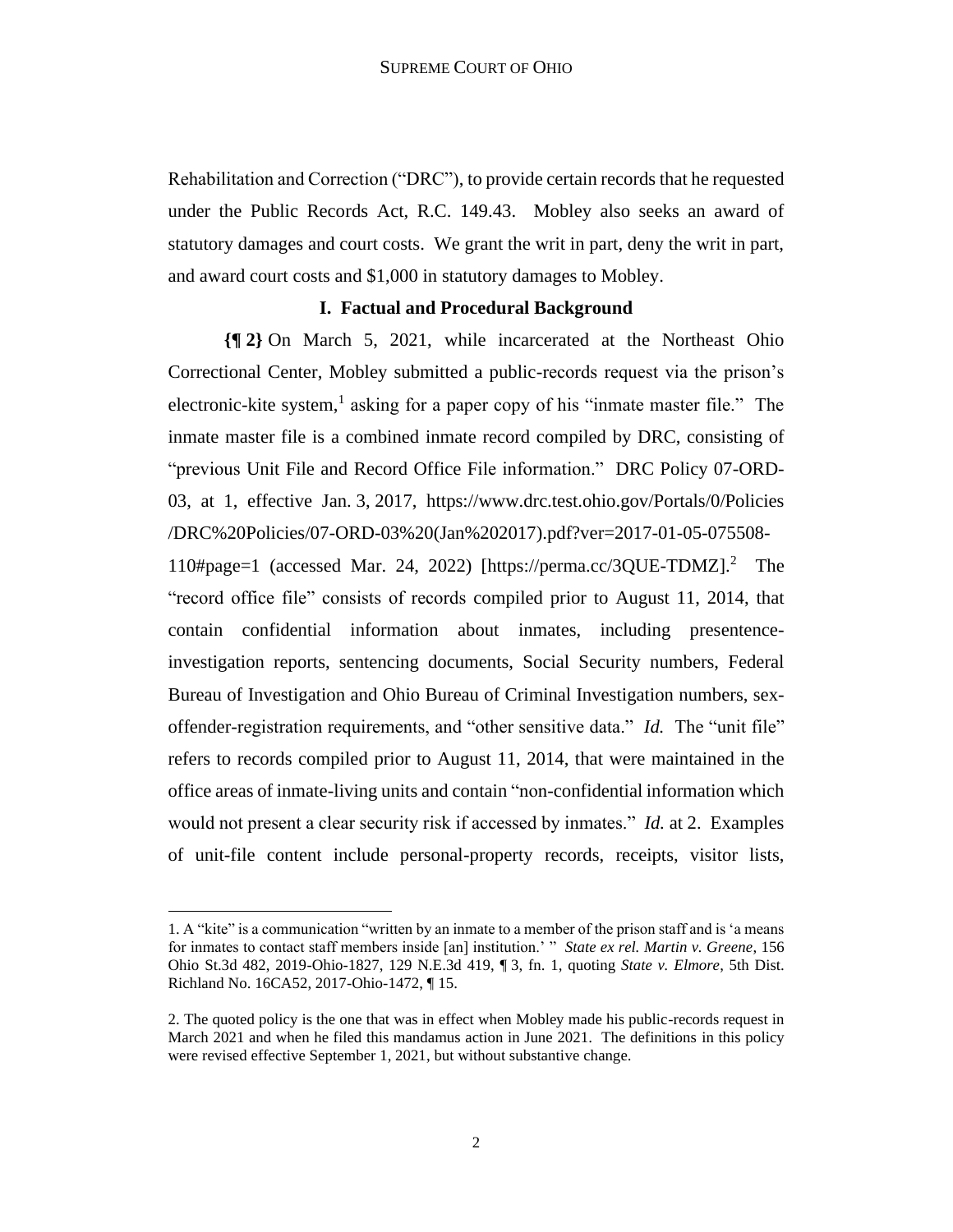custody-level information, disciplinary infractions and actions taken, work assignments, program-participation records, and correspondence. *Id.*

**{¶ 3}** A DRC employee responded to Mobley's request, stating that he did not know how to obtain a copy of the inmate master file. On March 28, 2021, Mobley submitted another public-records request, seeking copies of "all kites, informal complaints, grievances, and appeals" filed by him through the institution's electronic-kite system. According to Mobley, his request was denied. DRC has not provided Mobley with any of the records he requested.

**{¶ 4}** Mobley commenced this action on June 7, 2021, seeking a writ of mandamus compelling DRC to provide a copy of (1) his inmate master file and (2) all kites, informal complaints, grievances, and appeals filed by him through the electronic-kite system. As to the inmate master file, Mobley seeks the portion of the file "that pertains only to himself and what is defined as public records," which he identifies as kites and the charges and decisions from inmate-disciplinaryinfraction cases. Mobley also seeks an award of statutory damages and court costs.

**{¶ 5}** DRC filed an answer and a motion for judgment on the pleadings. In its motion, DRC argued that Mobley is not entitled to a writ of mandamus, because the records he requested are "records of inmates" that are exempt from publicrecords disclosure under R.C. 5120.21(F). We denied DRC's motion and issued an alternative writ. 164 Ohio St.3d 1408, 2021-Ohio-2795, 172 N.E.3d 177. The parties have submitted evidence and briefs, and the case is ripe for decision.

### **II. Analysis**

**{¶ 6}** Mandamus is the appropriate remedy by which to compel a public office's compliance with the Public Records Act. *See State ex rel. Physicians Comm. for Responsible Medicine v. Bd. of Trustees of Ohio State Univ.*, 108 Ohio St.3d 288, 2006-Ohio-903, 843 N.E.2d 174, ¶ 6. The requester must establish by clear and convincing evidence a clear legal right to the records and a corresponding clear legal duty on the part of the public office to provide them. *See State ex rel.*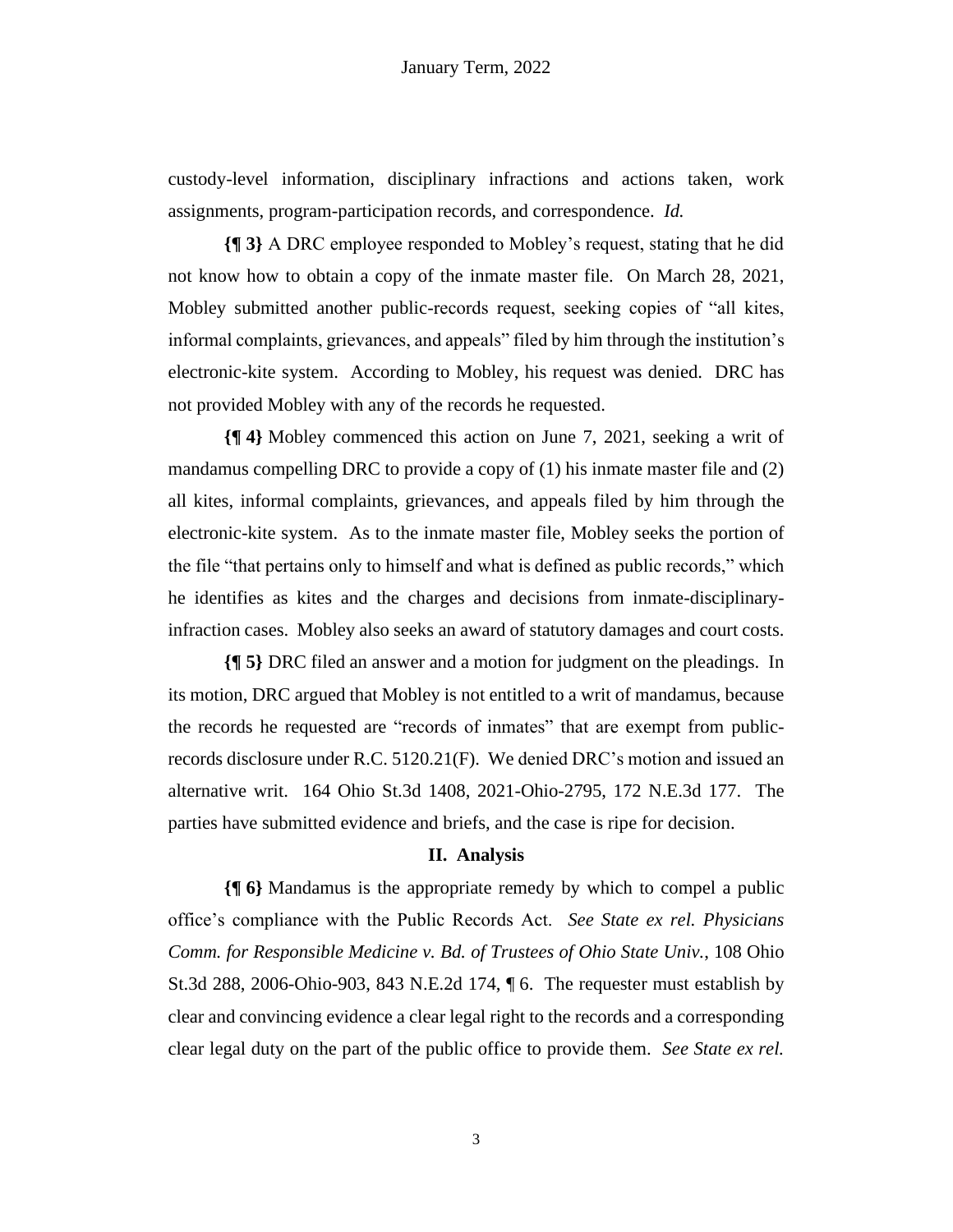*Cincinnati Enquirer v. Sage*, 142 Ohio St.3d 392, 2015-Ohio-974, 31 N.E.3d 616, ¶ 10.

**{¶ 7}** We construe R.C. 149.43 liberally in favor of broad access and resolve any doubt in favor of disclosure. *State ex rel. Toledo Blade Co. v. Seneca Cty. Bd. of Commrs.*, 120 Ohio St. 3d 372, 2008-Ohio-6253, 899 N.E.2d 961, ¶ 17. "Exceptions to disclosure under the Public Records Act are strictly construed against the public-records custodian, and the custodian has the burden to establish the applicability of an exception." *State ex rel. Miller v. Ohio State Hwy. Patrol*, 136 Ohio St. 3d 350, 2013-Ohio-3720, 995 N.E.2d 1175, ¶ 23. To meet this burden, the records custodian must prove that the requested records "fall squarely within the exception." *State ex rel. Cincinnati Enquirer v. Jones-Kelley*, 118 Ohio St.3d 81, 2008-Ohio-1770, 886 N.E.2d 206, ¶ 10.

#### *A. Records related to the inmate-grievance procedure*

**{¶ 8}** In his first proposition of law, Mobley argues that R.C. 2969.26(A) entitles him to certain records from his March 28 request, namely, documents relating to his invocation of the inmate-grievance procedure. R.C. 2969.26 provides:

(A) If an inmate commences a civil action or appeal against a government entity or employee and if the inmate's claim in the civil action or the inmate's claim in the civil action that is being appealed is subject to the grievance system for the state correctional institution, jail, workhouse, or violation sanction center in which the inmate is confined, the inmate shall file both of the following with the court:

(1) An affidavit stating that the grievance was filed and the date on which the inmate received the decision regarding the grievance.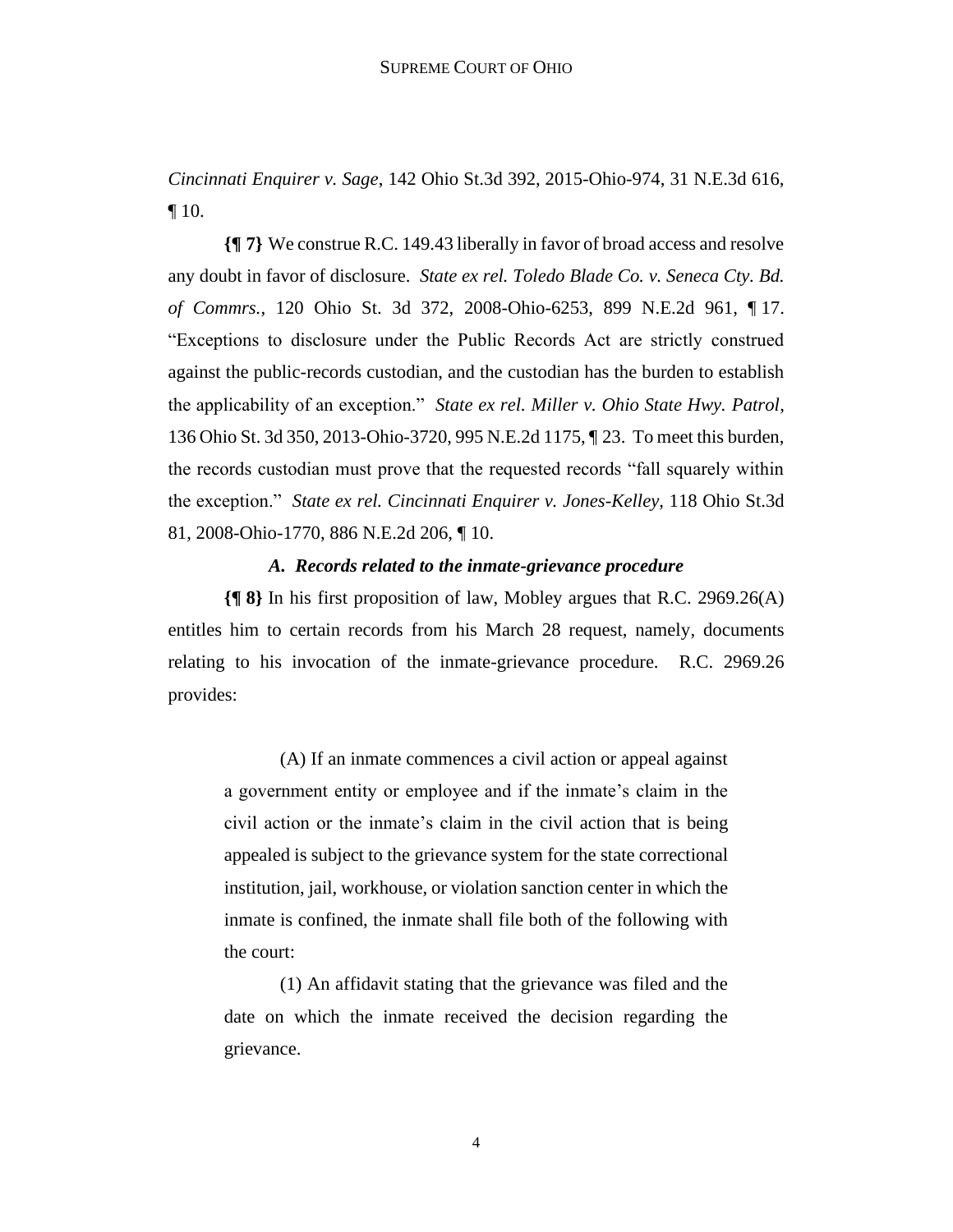(2) A copy of any written decision regarding the grievance from the grievance system.

**{¶ 9}** In his reply brief, Mobley conceded that inmate-grievance records "are confidential, and thus not subject to R.C. 149.43." But because an inmate is required to file a copy of a grievance decision and provide information related to the grievance proceeding when commencing a civil action related to the grievance, Mobley contends that R.C. 2969.26(A) entitles him to a copy of his grievancerelated documents.

**{¶ 10}** Mobley's argument is without merit. R.C. 2969.26(A) says nothing about the prison, jail, or other confinement facility's obligation to produce grievance-related records as public records. And Mobley seeks the records under the Public Records Act, not under any statute or administrative rule requiring an institution to provide grievance-related records to an inmate. Thus, Mobley's entitlement to grievance-related records turns on whether they are *public records*  under R.C. 149.43.

**{¶ 11}** However, we need not decide this issue. Because Mobley has conceded that he is not entitled to grievance-related records under R.C. 149.43, he has not shown a clear legal right to a writ of mandamus to compel the production of these records.

# *B. The records from Mobley's "inmate master file"*

**{¶ 12}** In his second proposition of law, Mobley argues that DRC must provide him with "the public record portions of his Inmate Master Record/File." According to Mobley, these "public portions" consist of the "charges and decisions in inmate disciplinary cases" and the kites he has transmitted through the prison's electronic-kite system.

**{¶ 13}** A "public record" does not include "[r]ecords the release of which is prohibited by state or federal law." R.C.  $149.43(A)(1)(v)$ . DRC argues that this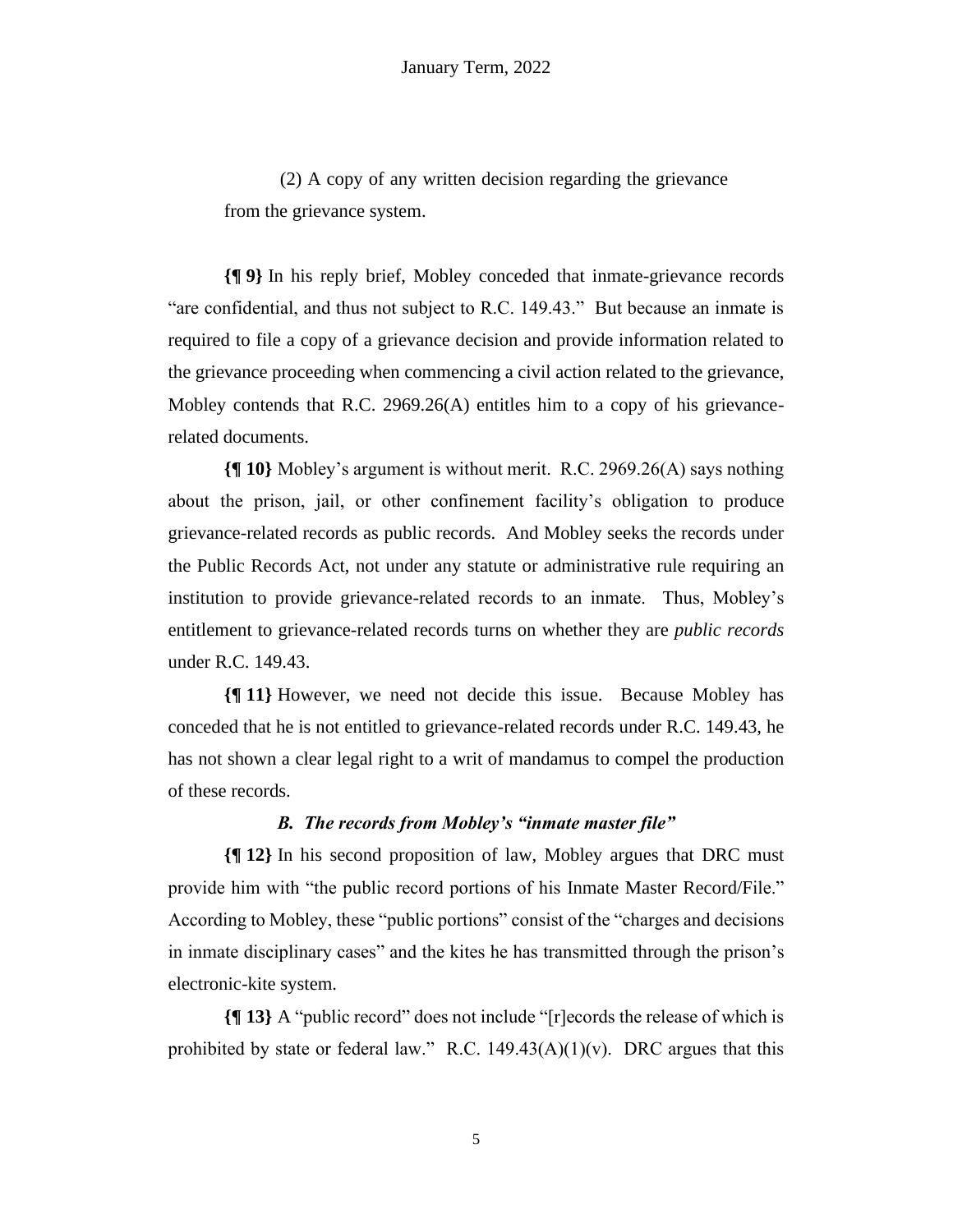exception to the definition of "public record" applies here because the documents that Mobley requested are "records of inmates" that are exempted from publicrecords disclosure under R.C. 5120.21(F). That statute provides:

Except as otherwise provided in division (C) of this section, records of inmates committed to [DRC] as well as records of persons under the supervision of the adult parole authority shall not be considered public records as defined in section 149.43 of the Revised Code.[3]

# R.C. 5120.21(F).

**{¶ 14}** In support of the argument that R.C. 5120.21(F) applies to the records at issue here, DRC relies exclusively on this court's plurality opinion in *State ex rel. Hogan Lovells U.S., L.L.P. v. Ohio Dept. of Rehab. & Corr.*, 165 Ohio St.3d 368, 2021-Ohio-1762, 179 N.E.3d 1150. In *Hogan Lovells*, relators asked for "[r]ecords pertaining to training activities or exercises related to execution procedures or protocol  $***$ , including any and all records pertaining to any substances used during the training exercises and including any reports, evaluations, or other documents produced pursuant to such trainings." (Brackets added in *Hogan Lovells*.) *Hogan Lovells* at ¶ 30. DRC withheld records relating to its preparation for a specific prisoner's scheduled execution, taking the position that they were "records of inmates" under R.C. 5120.21(F). *Hogan Lovells* at ¶ 30, 32, 35. The lead opinion concluded that R.C. 5120.21(F) "broadly exempt[s] records that relate or refer to inmates," *Hogan Lovells* at ¶ 36, rejecting the

<sup>3.</sup> R.C. 5120.21(C)(2) requires DRC to compile and maintain medical records for every inmate and allows those records to be inspected by an inmate's attorney or physician on request by the inmate and his attorney or physician.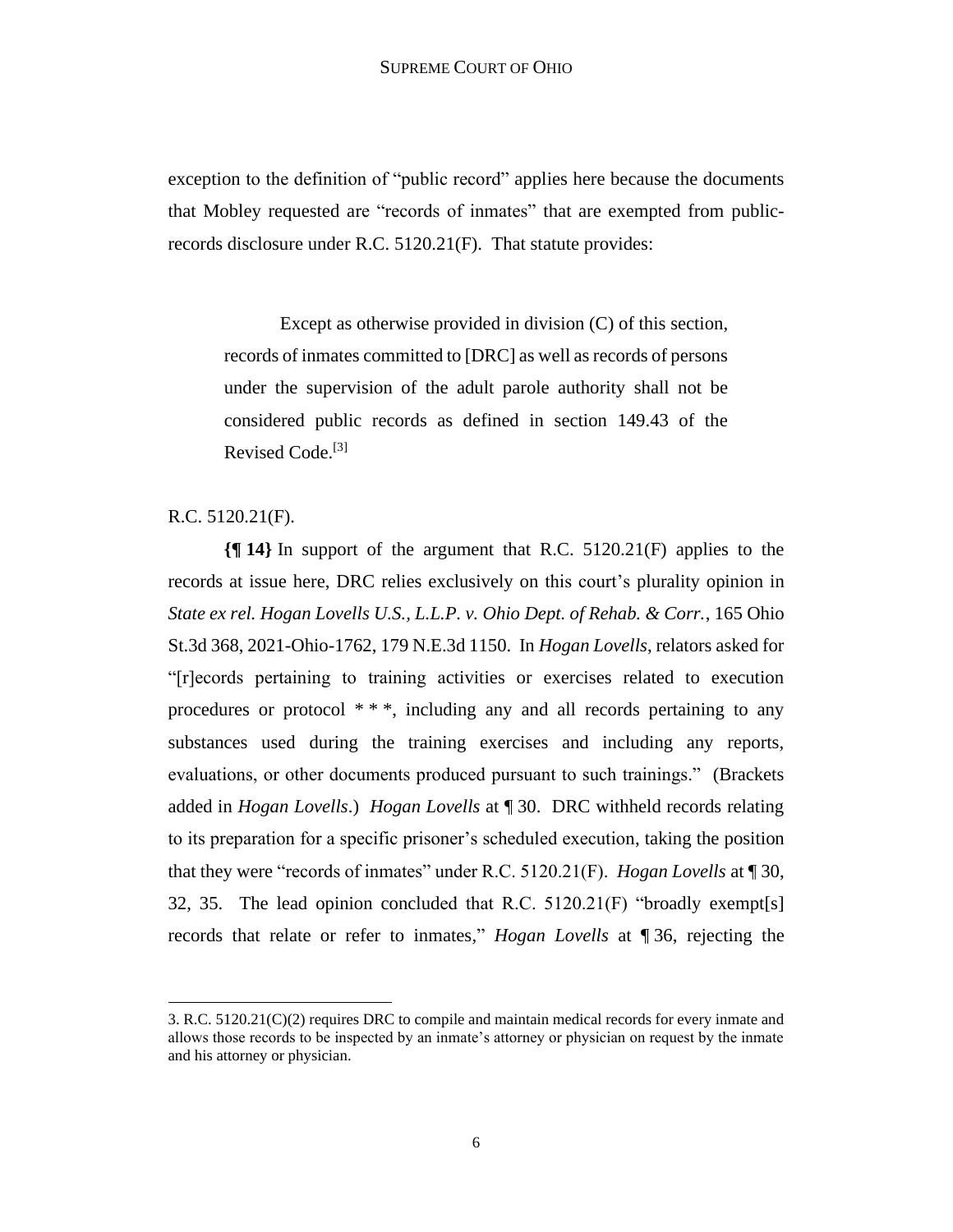argument that the exemption applied only to inmate records specified elsewhere in R.C. 5120.21. *Hogan Lovells* at ¶ 37-39.

**{¶ 15}** DRC argues that the records Mobley seeks in this case fall within the R.C. 5120.21(F) exception because they contain information that specifically relates to him. An inmate master file, DRC says, contains "highly sensitive records" about an inmate and consistent with R.C. 5120.21(F), DRC does not provide copies of that file to a currently incarcerated inmate. And even though Mobley seeks records that pertain only to himself, DRC says those records cannot be obtained through a public-records request, because R.C. 5120.21(F) exempts them from R.C. 149.43's definition of "public record." Mobley must obtain the records, if at all, through DRC's internal procedures that allow an inmate to obtain his own records.

**{¶ 16}** The lead opinion in *Hogan Lovells* was joined by three members of this court and therefore is not binding precedent. *See Hedrick v. Motorists Mut. Ins. Co.*, 22 Ohio St.3d 42, 44, 488 N.E.2d 840 (1986), *overruled on other grounds by Martin v. Midwestern Group Ins. Co.*, 70 Ohio St.3d 478, 639 N.E.2d 438 (1994). In this case, we decline to adopt a categorical rule that all records that somehow relate to an inmate are exempt from public-records disclosure under R.C. 5120.21(F).

# *1. R.C. 5120.21(F) applies to inmate records specified in the statute*

**{¶ 17}** R.C. 5120.21(F) is just one part of R.C. 5120.21. "In reviewing a statute, a court cannot pick out one sentence and disassociate it from the context, but must look to the four corners of the enactment to determine the intent of the [legislature]." *State v. Wilson*, 77 Ohio St.3d 334, 336, 673 N.E.2d 1347 (1997). As a whole, R.C. 5120.21 concerns several types of records maintained by either DRC or its individual institutions.

**{¶ 18}** R.C. 5120.21(A) requires DRC to "keep in its office \* \* \* a record showing the name, residence, sex, age, nativity, occupation, condition, and date of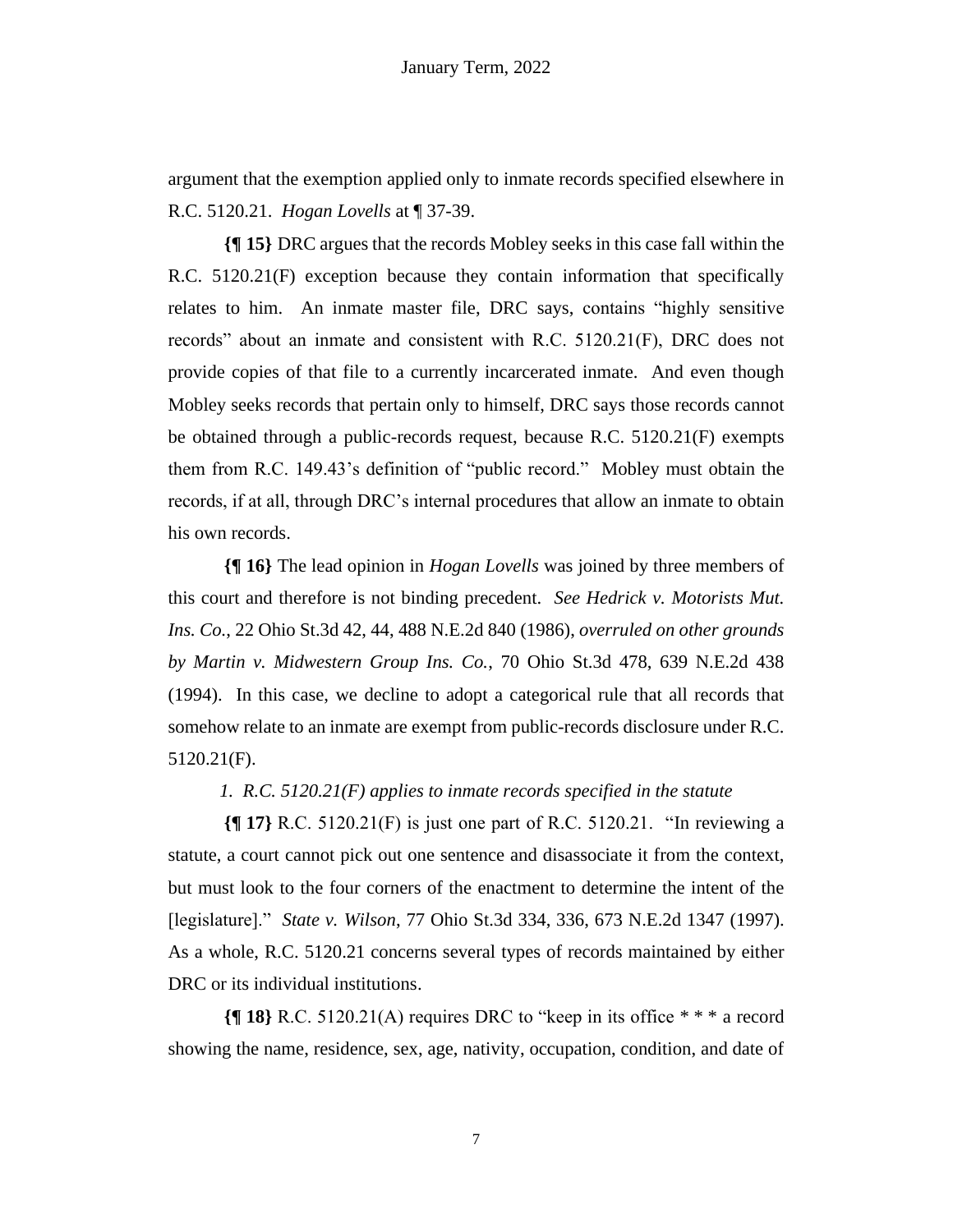entrance or commitment of every inmate in the several institutions [that DRC governs]." This record is accessible only to DRC employees. *Id.*

**{¶ 19}** R.C. 5120.21(B) requires the managing officer of an institution to make "a special report" to DRC within 24 hours of "an accident or injury or peculiar death of an inmate."

**{¶ 20}** R.C. 5120.21(C) covers medical records that a DRC institution must compile and maintain for every inmate. This section also specifies who may obtain a copy of an inmate's medical records.

**{¶ 21}** Finally, R.C. 5120.21(D) requires DRC and its institutions to keep seven categories of confidential records, five of which would likely contain specific information about inmates. *See* R.C. 5120.21(D)(3) (statements by inmate informants); R.C.  $5120.21(D)(4)$  (records from the department of youth services pertaining to children in its custody); R.C. 5120.21(D)(5) (information from crime victims); R.C. 5120.21(D)(6) (information pertaining to groups posing a security threat); R.C. 5120.21(D)(7) (recorded inmate telephone conversations involving nonprivileged communications).<sup>4</sup> Though these records are confidential, DRC may consent to their release. *See* R.C. 5120.21(D).

**{¶ 22}** In the context of the entire statute, the term "records of inmates" in R.C. 5120.21(F) logically refers to the records mentioned elsewhere in R.C. 5120.21, clarifying that such records are not public records. R.C. 5120.21(F) makes an inmate's medical records requested under R.C. 5120.21(C)(2) an exception to that statement. But as for the other inmate records identified in the statute, R.C. 5120.21(F) clarifies that none of those records are public records, even though some

<sup>4.</sup> The remaining two categories do not relate to specific inmates: R.C. 5120.21(D)(1) refers to "[a]rchitectural, engineering, or construction diagrams, drawings, or plans of a correctional institution," and R.C.  $5120.21(D)(2)$  refers to "[p]lans for hostage negotiation, for disturbance control, for the control and location of keys, and for dealing with escapes."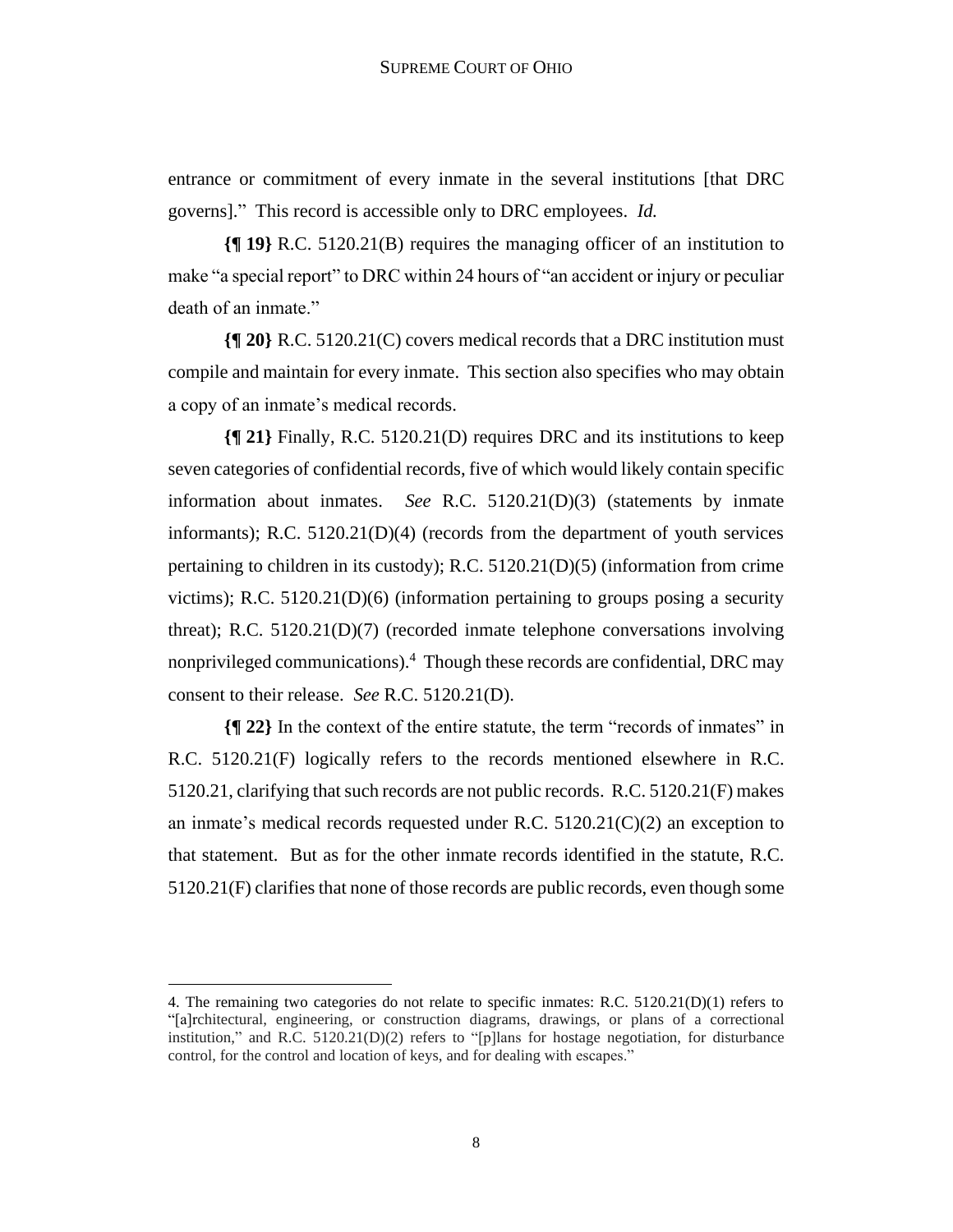of them are not deemed confidential, *see* R.C. 5120.21(B), and others may be released with DRC's consent, *see* R.C. 5120.21(D).

#### *2. DRC must produce the requested records*

**{¶ 23}** DRC does not argue that the records requested by Mobley fall under one of the categories of "records of inmates" identified in R.C. 5120.21. Nor does DRC argue that any other exception to disclosure applies. Thus, DRC must disclose the records that Mobley seeks because they are public records to which no exception applies.

**{¶ 24}** Public records include "any document, device, or item \* \* \* created or received by or coming under the jurisdiction of any public office of the state or its political subdivisions, which serves to document the organization, functions, policies, decisions, procedures, operations, or other activities of the office." R.C. 149.011(G); *see also* R.C. 149.43(A)(1). The parts of his inmate master file that Mobley seeks, namely, the charges and decisions in inmate disciplinary proceedings against him and all kites that pertain to him, fall under this definition.

**{¶ 25}** The charges and decisions in Mobley's inmate disciplinary cases are public records because they document institutional discipline imposed on Mobley. Indeed, even DRC's regulations define the "public records" it maintains as including charges and decisions in inmate disciplinary cases. *See* Ohio Adm.Code 5120-9-49(B)(2).

**{¶ 26}** As for the kites from Mobley's inmate master file, these are also public records subject to disclosure under R.C. 149.43. The kites document operations and activities of the prison, namely, the institution's communications with Mobley. DRC cites no section of R.C. 149.43 that categorically exempts prison kites from disclosure as public records. And to the extent that a kite might contain information that is exempt from disclosure, those portions can be redacted. *See State ex rel. Natl. Broadcasting Co., Inc. v. Cleveland*, 38 Ohio St.3d 79, 526 N.E.2d 786 (1988), paragraph four of the syllabus.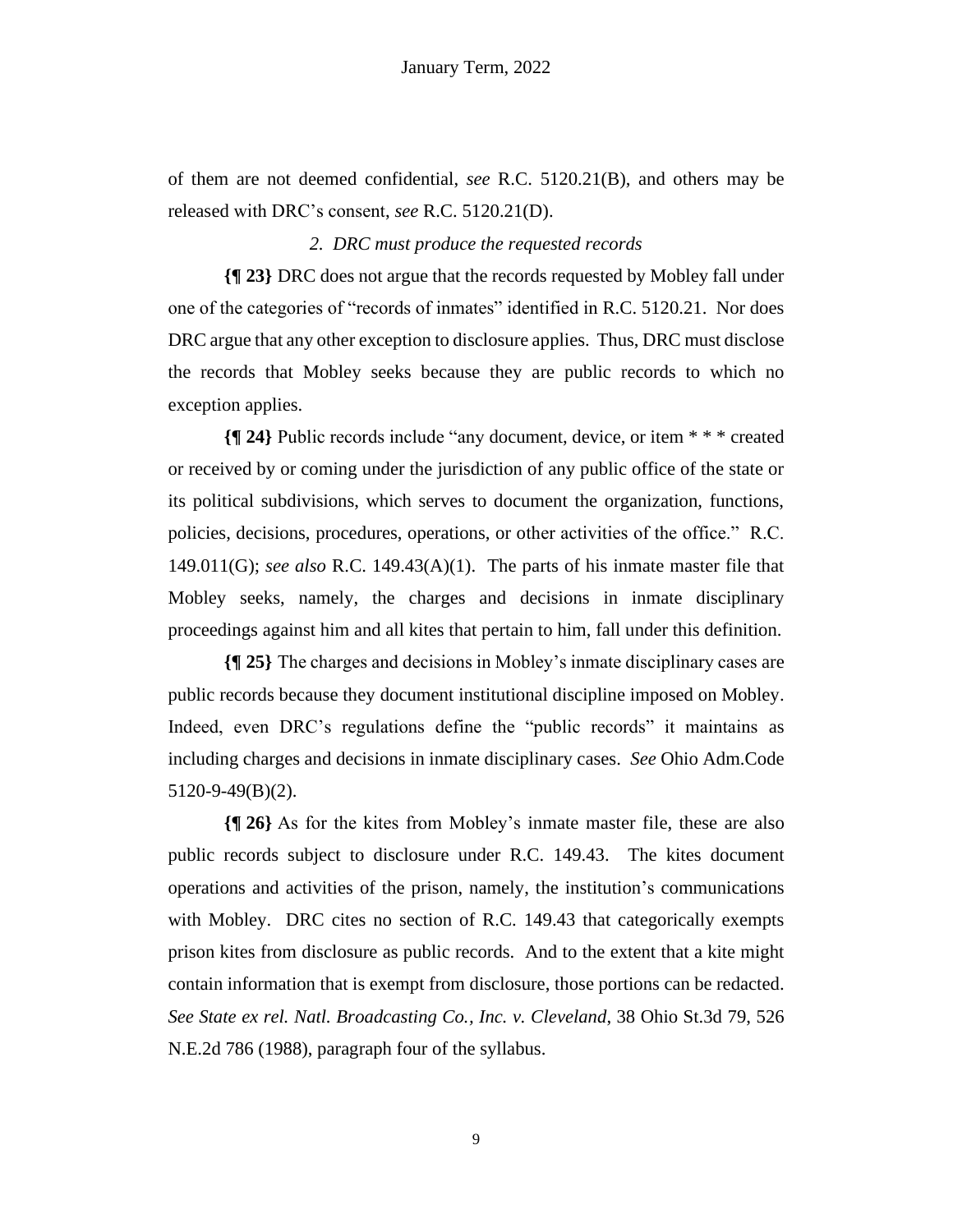# *C. Statutory damages and court costs*

**{¶ 27}** Mobley also seeks an award of statutory damages and court costs. Because Mobley is entitled to a writ of mandamus ordering DRC to produce the inmate-master-file documents described above, an award of court costs is mandatory under R.C. 149.43(C)(3)(a)(i). *See State ex rel. Hedenberg v. N. Cent. Corr. Complex*, 162 Ohio St.3d 85, 2020-Ohio-3815, 164 N.E.3d 358, ¶ 13.

**{¶ 28}** As for statutory damages, R.C. 149.43(C)(2) allows Mobley to recover \$100 for each business day during which DRC failed to comply with the public-records law, beginning on the date of the commencement of this action, up to a maximum of \$1,000. Mobley transmitted his public-records requests by electronic kite, which is a method of delivery that qualifies him for statutory damages. *See State ex rel. Griffin v. Sehlmeyer*, 165 Ohio St.3d 315, 2021-Ohio-1419, 179 N.E.3d 60, ¶ 21.

**{¶ 29}** R.C. 149.43(C)(2) also provides that the court may reduce or deny statutory damages if it determines that (1) based on the law as it existed at the time of Mobley's request, a well-informed person responsible for the records reasonably would have believed that R.C. 149.43(B) did not require their disclosure in response to Mobley's request and (2) a well-informed person responsible for the records reasonably would have believed that withholding them would serve the public policy that underlies the public-records exemption for records of inmates*.* DRC does not qualify for a reduction or denial of damages under R.C.  $149.43(C)(2)$ .

**{¶ 30}** DRC does not dispute that it failed to produce the records that Mobley requested, and the record contains no evidence showing that DRC relied on a statutory exemption when it refused to provide the documents. DRC first raised R.C. 5120.21(F) and *Hogan Lovells* as the basis for denying Mobley's public-records requests in this litigation, but *Hogan Lovells* was not decided until May 26, 2021, nearly two months after DRC denied Mobley's requests.